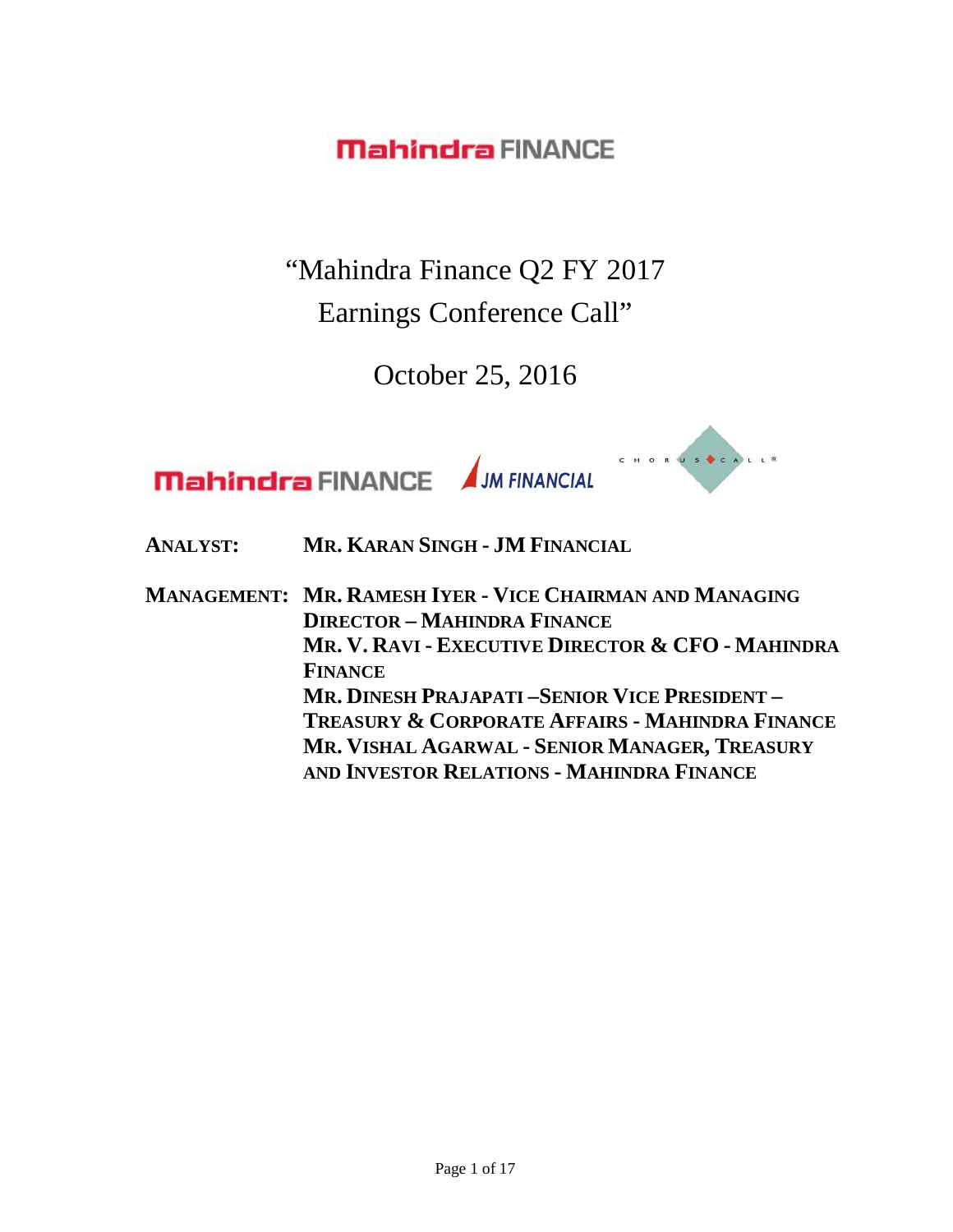*Mahindra Finance October 25, 2016*

- **Moderator:** Ladies and gentlemen, good day and welcome to the Mahindra Finance Earnings Conference Call, hosted by JM Financial. As a reminder, all participants' lines will be in the listen-only mode and there will be an opportunity for you to ask questions after the presentation concludes. Should you need assistance, during the conference call please signal an operator by pressing "\*" and then "0" on your touchtone phone. Please note that this conference is being recorded. I now hand the conference over to Mr. Karan Singh from JM Financial. Thank you and over to you Sir!
- **Karan Singh:** Thank you. Good evening everybody and welcome to Mahindra & Mahindra Financials Services earnings call to discuss the second quarter results. To discuss the results we have on the call, Mr. Ramesh Iyer, who is the Vice Chairman and Managing Director, Mr. Ravi, who is the Executive Director and CFO, and Mr. Dinesh Prajapati, who is the Senior Vice President, Treasury & Corporate Affairs and Mr. Vishal Agarwal, who is Senior Manager, Treasury and Investor Relations. May I request Mr. Ramesh Iyer to take us through the financial highlights subsequent to which we can open the floor for Q&A session. Over to you Sir!
- **Ramesh Iyer:** Good evening. We have had a kind of mix quarter, I would say in terms of disbursements after few quarters in the last couple of years, I think, disbursements have registered in this quarter a good growth upward of 25% plus and I would kind of relate this to two things. One, the rural sentiments definitely are turning positive after monsoon and also that the festival season has kind of had its own attraction. With OEMs offering all kinds of programs and multi products that's being launched during this period in these markets have both contributed to the growth and if the overall kind of growth if one looks at, even the SME segment to us has contributed so if that taken together the growth rate is close to about 29% to 30% kind of a situation.

So it is after a few quarters that we are moving towards these kinds of clear growth rates. So that is one good positive as we see. I think the AUM growth also has been close to about 14% and again it is important to understand that the maturing contracts are also a little high on scale and therefore the net AUM growth is at 14% odd. In as far as income is concerned, while the disbursements of September or this quarter particularly would not have really added up to revenue growth substantially, but even otherwise I think the six monthly revenue growth is close to about 7%.

So these are the three directionally what we think are moving towards our own expectation but it is even to some extent would have surpassed our own expectation in terms of what is happening out there in the rural market. In as far as the NPA is concerned I think our NPA's at a gross level, we have almost been able to curtail it at the first quarter level which was at about 10.7, 10.8 and we are at about 11%, but important to understand that never for a company like ours in the past for so many years that we have been saying this that the first and second quarters are not necessarily the best quarters from a recovery perspective, but given the sentiments out there, I think the growth rate of NPA definitely seems to have curtailed. If you look at from March to June, growth was a much higher NPA growth versus June to September growth if you look at the NPAs have not really grown as high as it has grown in the past. So that is another indicator of things coming under some kind of a control from our perspective.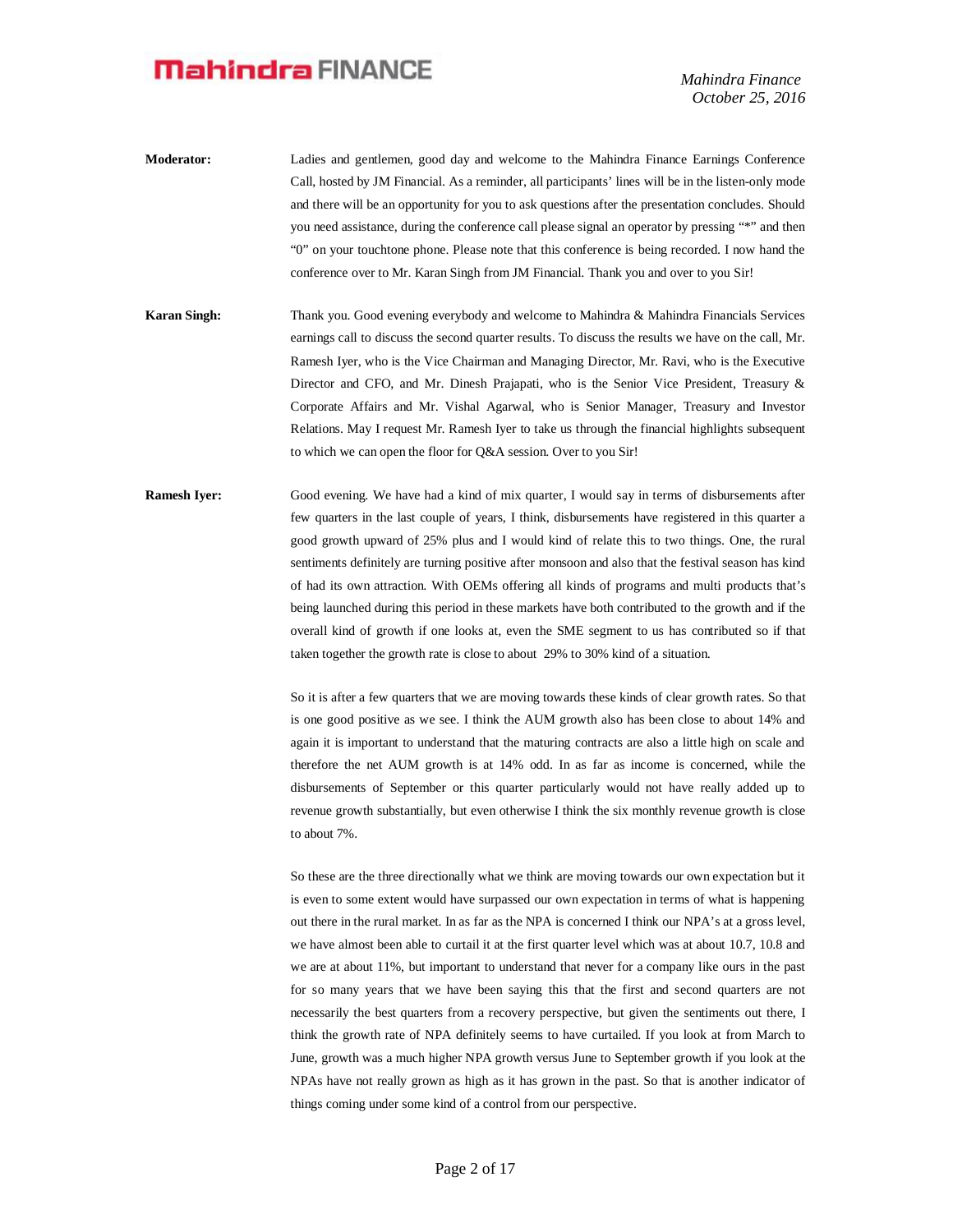In as far as the movement of accounts in NPL is concerned, if the entire pool of NPL taken including 100% provided assets are considered, I think the movement in customer contract in NPL bucket we have seen upward of 50% plus, but if you were to specifically look at six months what are the contracts which moved into NPA during this six months that is post March and if one was to look at what is the movement in these contracts they are much, much higher in terms of the movement and they are upward of 80% to 85% plus. So these are some of the good indicators that we already see post the monsoon effect that we have witnessed in the rural market.

Our strategy to go deeper continues. We have added branches. Our intent to add adequate people to be able to service these customers continues. Our relationship with OEMs are all in place and therefore that is one of the reasons that we get benefit of these kind of growth rates when volumes continue to happen, but I think it is also important to understand that these cash flows currently are more driven by farm sentiments and therefore the farm cash flow sentiment is what is driving this growth. We are yet not able to confidently say that the infra story has yet panned out.

I think the infra story is yet to pan out while at the state levels we do see project activities happening, but on an all India basis, we are not able to still announce that the infra cash flows are in its place and therefore one may want to wait a little more longer before we could say that even the infra cash flows is contributing to it.

From the sentiments of the rural market, I think many of the volumes that we have seen so far whether it is the tractor sales volume, whether it is two-wheeler volumes, whether it is consumer durables or even car volumes, UV volumes have started registering positive growth in this market and the beneficiaries of these volumes would definitely be someone like us who have built this deeper penetration. So we do believe that possibly the pain point that we were going through for the last may be one and a half to two years seem to be slowly declining, I would still not say it has come to an end, but clearly they seem to be declining. I think the other factor, which has contributed to a changed activity out there for us is our internal structuring, which we talked about in the previous quarter. Now we have our structure, which is kind of very product based and also activity based, which is there is a very strong team, which is controlling collections of different buckets and therefore we do see that the focus of this team does help us enhance our overall efficiency when it comes to collections and controls and reductions of NPA etc.

As far as P&L particularly is concerned, while the numbers are all with you, I think, only two factors that I would like to bring out as compared to the first half of last year versus first half of this year is in the first half last year we had about a 38-odd Crores income, that is revenue stream coming in from past provisions of the securitized portfolio and that not being there in this quarter you would see a 38 Crores gap at the revenue level causing pressure on profitability of this half as well as last year we were on a 135 days provisioning norm as against that this year we have moved to 120-day provisioning norm which has another 40-odd Crores of impact in terms of profitability. So if it was just to be normalised for these two items of events which were different from the first half of last year I think the profitability also is almost in line with what was there in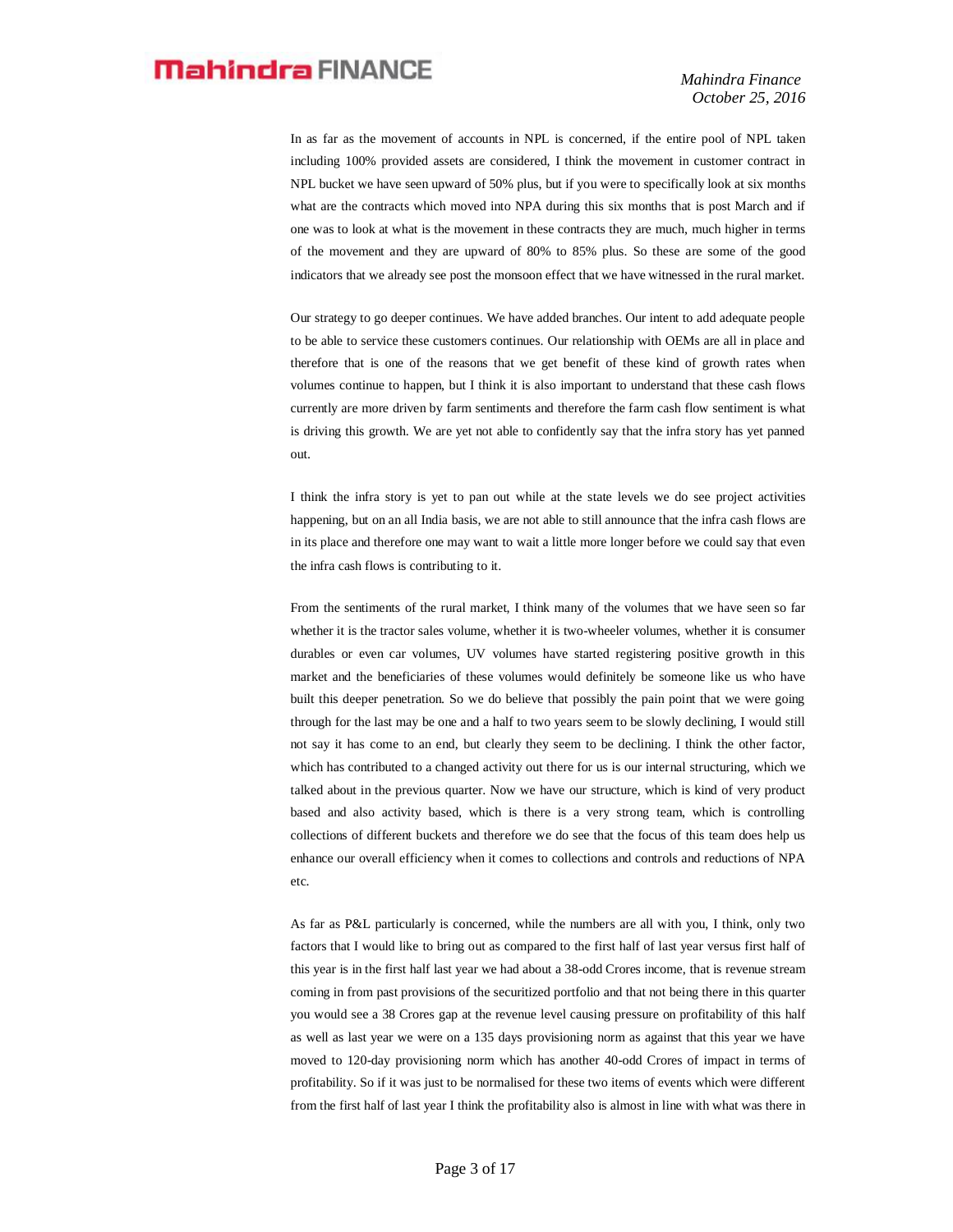the previous year, but we have continued with our practice of maintaining the provision norms as required. You will recall that in the first quarter we had a credit taken in for the 100% provided assets. Some of these assets have been reviewed during this quarter and as our practice of contract which mature and are in book for beyond six months after maturity we do take a write off against those contracts and if the credit against that was taken earlier to that extent that we felt the reversal impact has already been reflected in this number. So net-net I would think that our strategy to go deeper, our strategy to tie up with OEMs, our strategy to focus more on recovery and concentrate on business so as to not lose market share, our strategy to add people and be ready for future business possibilities as well as ensuring of a structure which focuses on each product as a product concept rather than as a branch concept have also come together and have started reflecting positive trends for us and that has reflected in our disbursement growth, in our AUM growth. in our curtailment of our NPLs going from here as well as of course the market support of a positive monsoon have helped us to get into all of this.

I think we will very keenly watch the next couple of quarters from festival mood of this quarter as how quickly and where all does the infrastructure story unfold over a period of time and if that was also to happen then I think we would be in a much, much better position to certify that many, many more things have changed positive while the trends are very positive I think we still will continue to focus on recoveries, NPA controls, quality, ensurement as well as ensuring that we do not lose market share while we may not necessarily have to chase business the volumes of business will help us maintain the growth rate. So I think that is from our side.

From the two old subsidiaries that we have, I think the Rural Housing Subsidiary has done extremely well in terms of their profitability. They have actually had a 100% growth over profit from previous number, on a quarter-to-quarter basis but on an overall basis also they have maintained a high growth rate. I think the asset base has gone to upward of 3300 to 3500 Crores kind of an asset base and they continue to maintain a growth upward of 50%. So for us the insurance business is concerned, again it has maintained growth. Again in insurance while the profits have remained flat over the previous half the reasons for that being investments in branches, investment in BPO that has been set up for renewal business as well as addition of people to ensure opportunities that would come their way for growth. So net-net I think the financial services sector side after a few quarters, we are able to see most of the trends positive and I think if the sentiments continue in this direction, we believe that in the next couple of quarters we would be where we should be as we were in the past.

So that is from our side and I think may be we can open to questions, if Ravi, Dinesh or anybody wants to add. The one other factor that I missed saying while as we were talking is about we have reengaged ourselves into repossessing of vehicles mainly focusing on high provision items like 50%, 100% provided assets, so if you look at our repossession numbers we have a stock of about 4000 to 5000 vehicles in June and we currently have about 10000 to 11000 vehicles, but very interestingly 4000 to 5000 vehicles that we have repossessed during these period of which about 4000 plus vehicles come from 50% plus provided cases. Now have we resorted to repossessions as against our immediate past practice, I think this is a time where we get to a customer, ask them to surrender the vehicles since we do believe that there is an earnability and there is a resale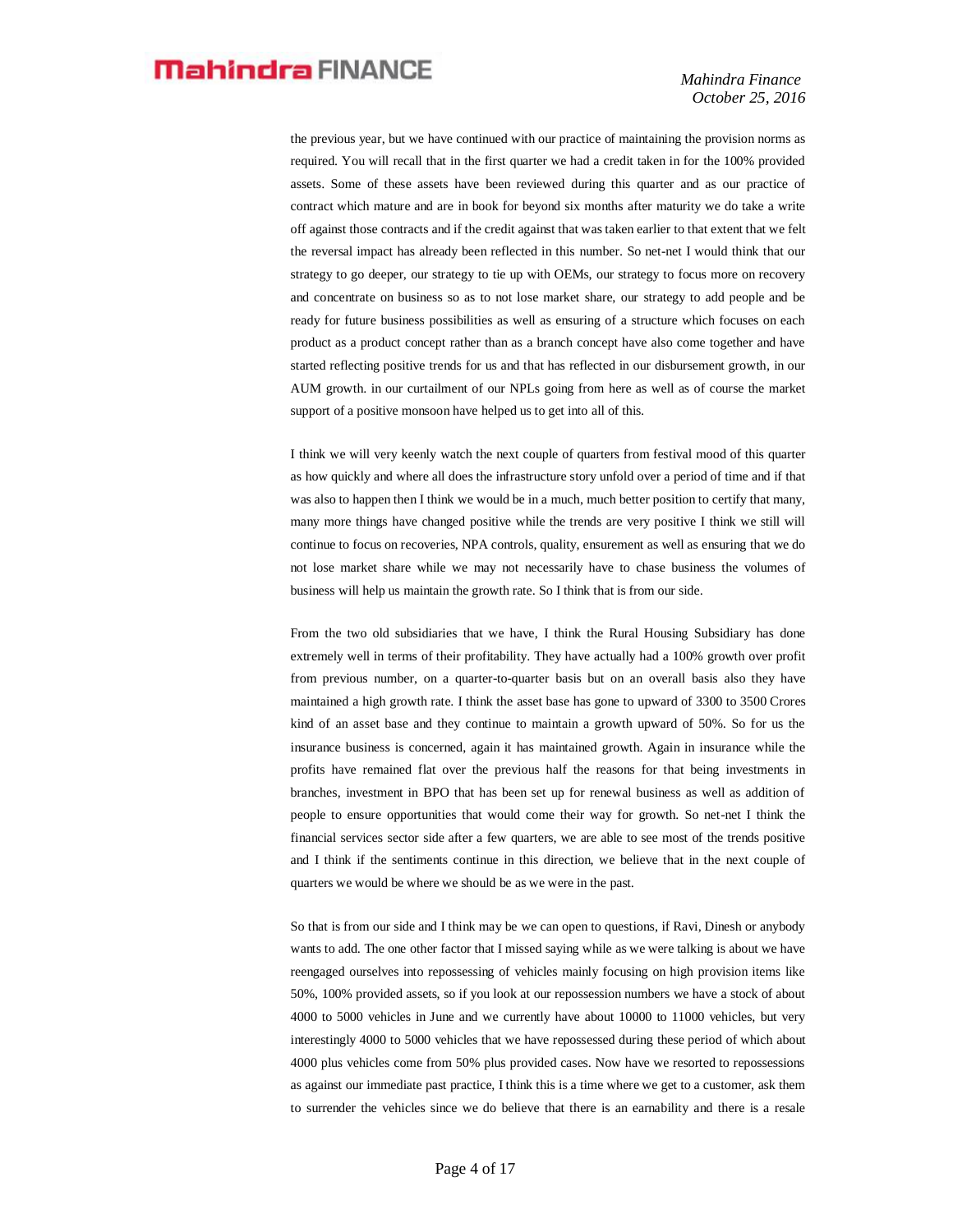possible of these vehicles where the customers choose to settle and retain the vehicle or if he is really unable to service the loan then he chooses to surrender the vehicle. So we have formed a team, which looks at all accounts upward of 9 plus in terms of ageing and go up to high as even 100% provided asset and we do believe in this good market condition, if we get the vehicle in we will be able to transact on them and bring down our burden on the provisioning. So I think repossession as an activity, which we had curtailed in the past we have opened it up selectively, but we have opened it up for really chasing higher delinquent, higher provision account and it is not as a measure to just simply go and settle some small dues.

So I think this is our overall approach to going forward. We would continue to engage with our direct marketing initiative of reaching out to customer in the village and draw and generate much and as much more business that we can. If Ravi, Dinesh, if you have nothing to add then we will…I think on the liability side, I did not speak much but I think it will come in the Q&A form, but I think we do definitely see a very clear possibility of our ability to raise funds from all the possible instruments that we can, being a good rated book we are also able to get the most favorable rates that is possible. While we do see some declining rates that is happening, you would have seen a little increase in our finance cost as far as our P&L is concerned, but I think that comes at the back of two things. One I think if we are grown in disbursement that has made us borrow more funds but the revenue for that has still not come in, it will come in future. So that is something that you will see that is happening out there. Two is while people are able to service loans, they are still not able to pay for all the overdue amounts, so a little built up of overdue, which has happened over a period of time, also makes us borrow little more to bridge that gap and that is causing a little impact on our finance cost, but I think that should get evened out as we go along once the overall recovery picks up and the revenue from the disbursements starts happening.

So that is it from our side and we now kind of open it up for O&A and we will take your questions. Thank you.

**Moderator**: Thank you very much Sir. Ladies and gentlemen, we will now begin the question and answer session. We have the first question from the line of Amit Premchandani from UTI Mutual Fund. Please go ahead.

- **Amit Premchandani:** Good evening, Sir. Thanks for the opportunity. Sir, you mentioned that contract which matures and stay for more than six months, you need to take an impact as per the internal policy. Can you just explain what exactly is that?
- **Ramesh Iyer:** One is it is not a new policy. Let me clarify this to you. This we have been practicing for some time. These are supposed, let us say a contract is matured today and if there are outstanding amount still in the contract to be received, say it is a three year contract, somebody has already paid 24 months, 28 months, whatever number of months and it is matured today, whatever is the outstanding as of today, suppose in the next six months, the movement is not there, or it does not get settled, then what we try and do is do we make a complete provision for whatever is the balance because we think after maturity if six months have elapsed, if the customer on his own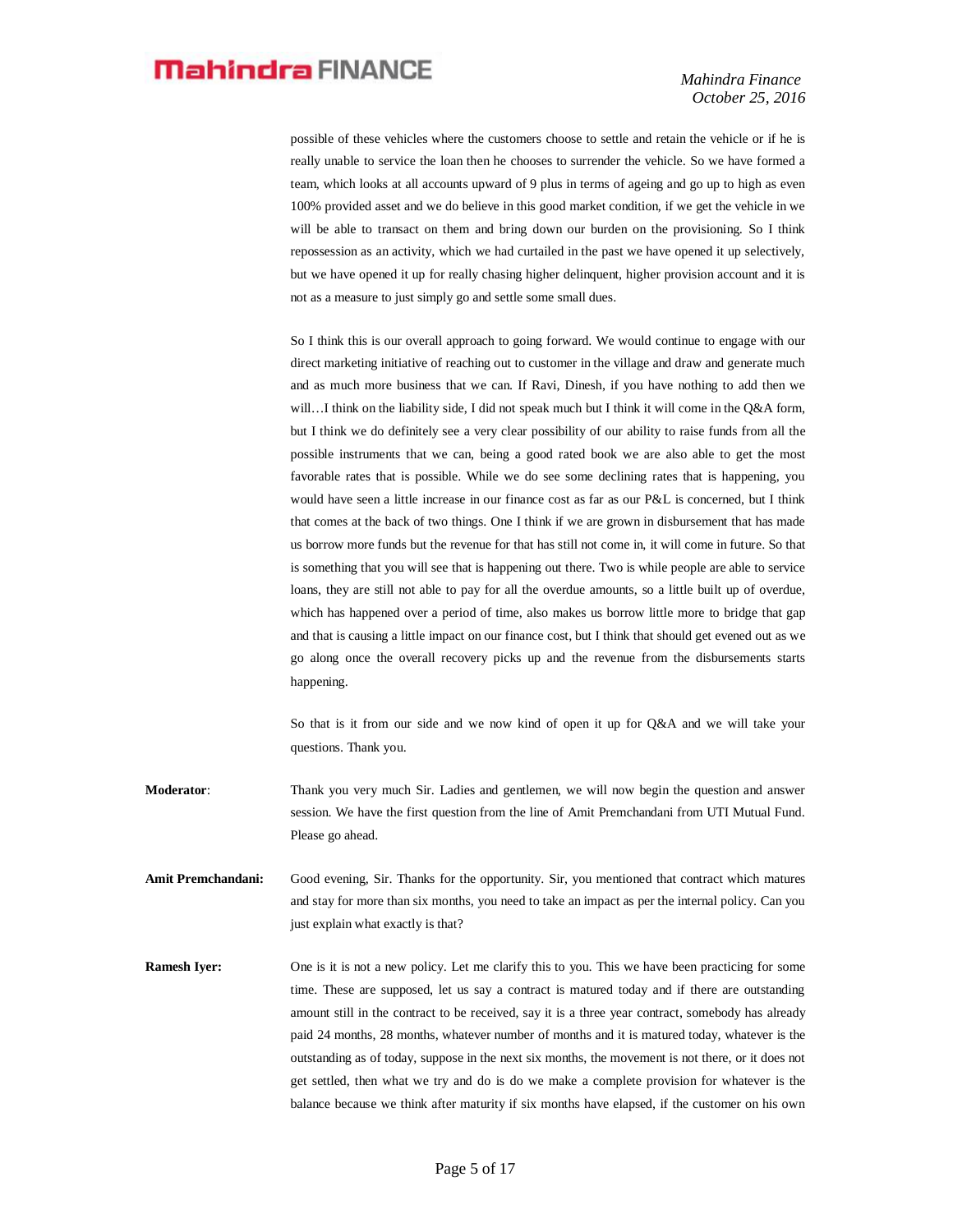*Mahindra Finance October 25, 2016*

has not been able to come forward to settle and either we need to go out and repossess or legally settle, while we do that action, we think that if we go out and make the necessary provision, it would be a useful practice, and this we do for all buckets of NPA whether they are in 10% bucket, 50% bucket or even 100% bucket. No sooner the contract is matured and six months has elapsed after the maturity we make the provision and we taken them to write off rather than go through the normal process of NPA provision.

Amit Premchandani: What was the impact of this in this quarter?

**Ramesh Iyer:** About 23 Crores to 24 Crores, 20+ Crores.

**Amit Premchandani:** Sir, another follow-up on this, on the repossession of vehicle, you mentioned they are up almost, they have doubled quarter-on-quarter and all the repossessed vehicles, you still account for them as an NPL rather than current asset?

**V. Ravi:** Correct. The nature of the asset will not change. If they are NPL, they will be NPL. If they are in standard asset, they will be standard asset, except that these assets will be valued twice in a year based on physical inspection and the realistic value will be factored in because Reserve Bank of India gives a notional valuation of writing down the assets 20% every year which we anyway we do. Then in addition to that we go on physically verify the stock and estimate their valuation and take up further write down based on the real actual condition of the asset. So that will happen once in August and once in February that is twice in a year. So all these assets that Ramesh Iyer explained that we have repossessed will be inspected now in February because that is the next period then we will look at those assets and we are already writing them down at 20% per year in addition to that based on their condition we will further mark it down.

- Amit Premchandani: If you can help me understand, as per the RBI norms, repossession need not be reported as an NPA, am I correct in my understanding?
- **V. Ravi:** No, basically the repossession is a recovery activity. What Reserve Bank of India guidelines says if the account is past overdue now by five months in MMFSL case it is by four months then it has to be recognized as a substandard asset.

**Ramesh Iyer:** Except that you can take the credit for the value of asset in your custody.

- **V. Ravi:** Some of the companies possibly are taking there as a capital. They make it as a fixed asset then it could be coming out of NPA for those companies.
- **Ramesh Iyer:** So they capitalize it.
- **V. Ravi:** Capitalize it.
- Amit Premchandani: Yes, Sir. So, what is the amount involved in this repossessed vehicles?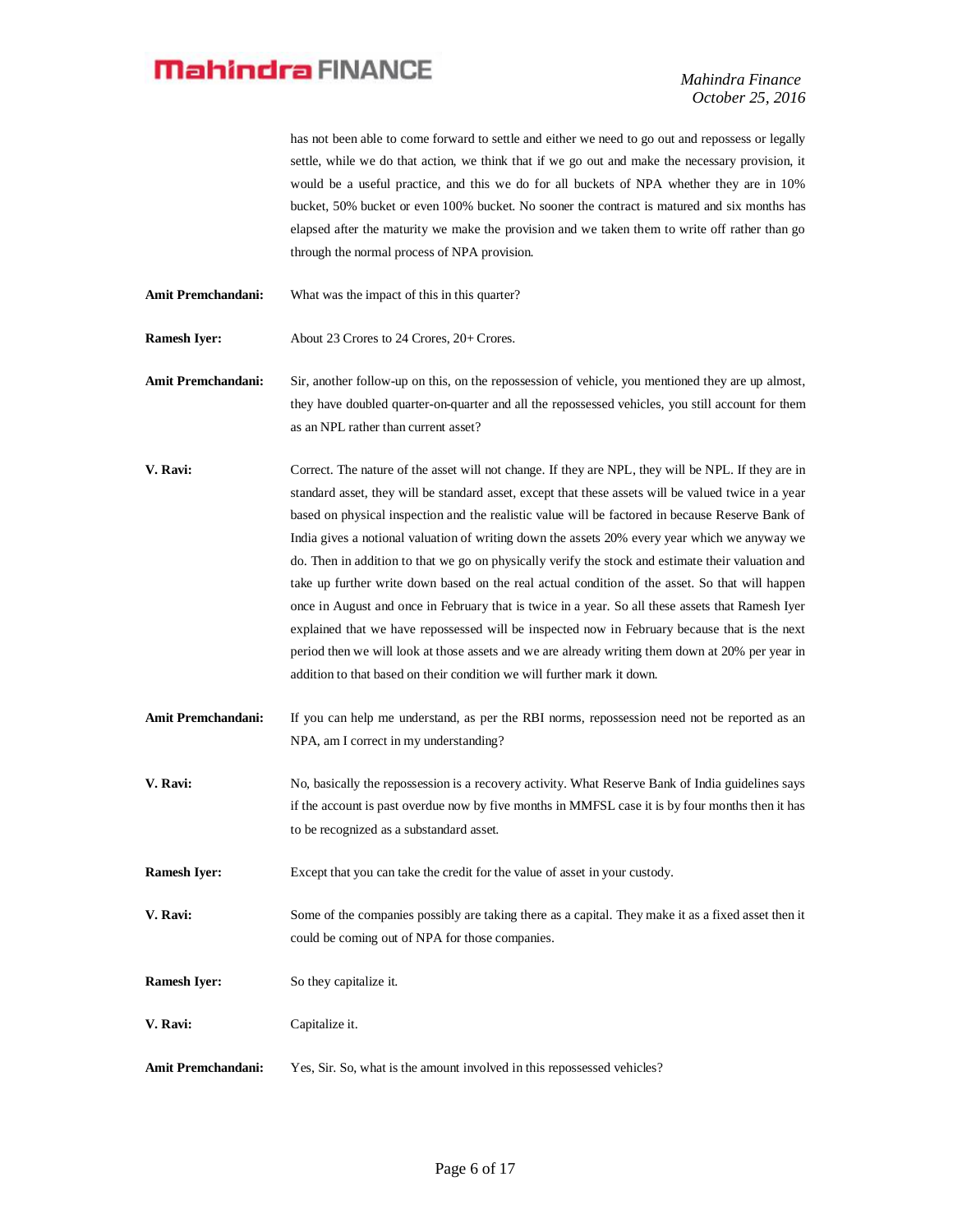*Mahindra Finance October 25, 2016*

- **V. Ravi:** Say 10000 vehicles you take on an average each vehicles 3 lakhs so something like about should I say 300 Crores, 300 Crores. That is a very average valuation. We have an exact valuation.
- **Ramesh Iyer:** But it will be more or less ballpark around this, some will be 4 lakhs, some will be 2 lakh average.

Amit Premchandani: And what are the plans to move to 90 days, Sir?

**Ramesh Iver:** I think we have just now stabilizing ourselves so we have six months, definitely before March we will make up our mind whether we should move now or we should move when.

**V. Ravi:** But just to point out to you we are already 120 whereas we are required to be 120 by March 2017. We will try our best to always to be ahead of the curve.

**Amit Premchandani:** Okay. Thank you, Sir. That is it from my side.

**Moderator:** Thank you. The next question is from the line of Karthik Chellappa from Buena Vista Fund Management. Please go ahead.

**Karthik Chellappa:** Yes. Doing very well, Sir, and wish you all a very Happy Diwali in advance. Sir, just a few questions. Firstly, if I look at the monsoon's distribution, particularly the South has been a little weak or below normal. And in past conference call, you have highlighted some of the locations in the South as being key pressure points for our NPA. So, post this monsoon performance, how are we looking at our NPA portfolio in the South? That is my first question. The second question is, if I look at the disbursement growth like you rightly pointed out, it is at about 25% plus. But if I were to look at the number of contracts on a year-on-year basis for second quarter, the number of contracts is only up 7%, which means majority of the growth has come from ticket size. How should we understand this or how should we reconcile this, why is the ticket size growth looking so large? And thirdly, a housekeeping issue; can we have the number of NPL customers at the end of 2Q?

**Ramesh Iyer:** Let me answer it the reverse order. I think the number of customer in NPL I think it is 170000. So that is one number. So far as ticket size is concerned, it is a product mix item because earlier if you look at our products, we had a lot of may be Maximo's, Ace, three wheelers, those kind of product which are low ticket items. In the last let us say this quarter one quarter before even, the number has been always lower than the previous year while the value has been a little higher. It is caused by a product mix change coming from now product like XUVs, Scorpios, cars of various models so each of this product by their respective values are much higher than the value of the product that we had. So I must clarify to you that we have not increased our LTV for a similar product and increased the disbursement. So it is not as though earlier we were giving 75% loan for let us say Maximo. Had we started giving 95% loan to Maximo, no and therefore is the disbursement higher, while the volume is not, I think the answer is no. It is caused from a very clear good product mix coming from a lot of and also very important tractor sales have picked up substantially. So if you look at our tractor growth has been little high at the back of the overall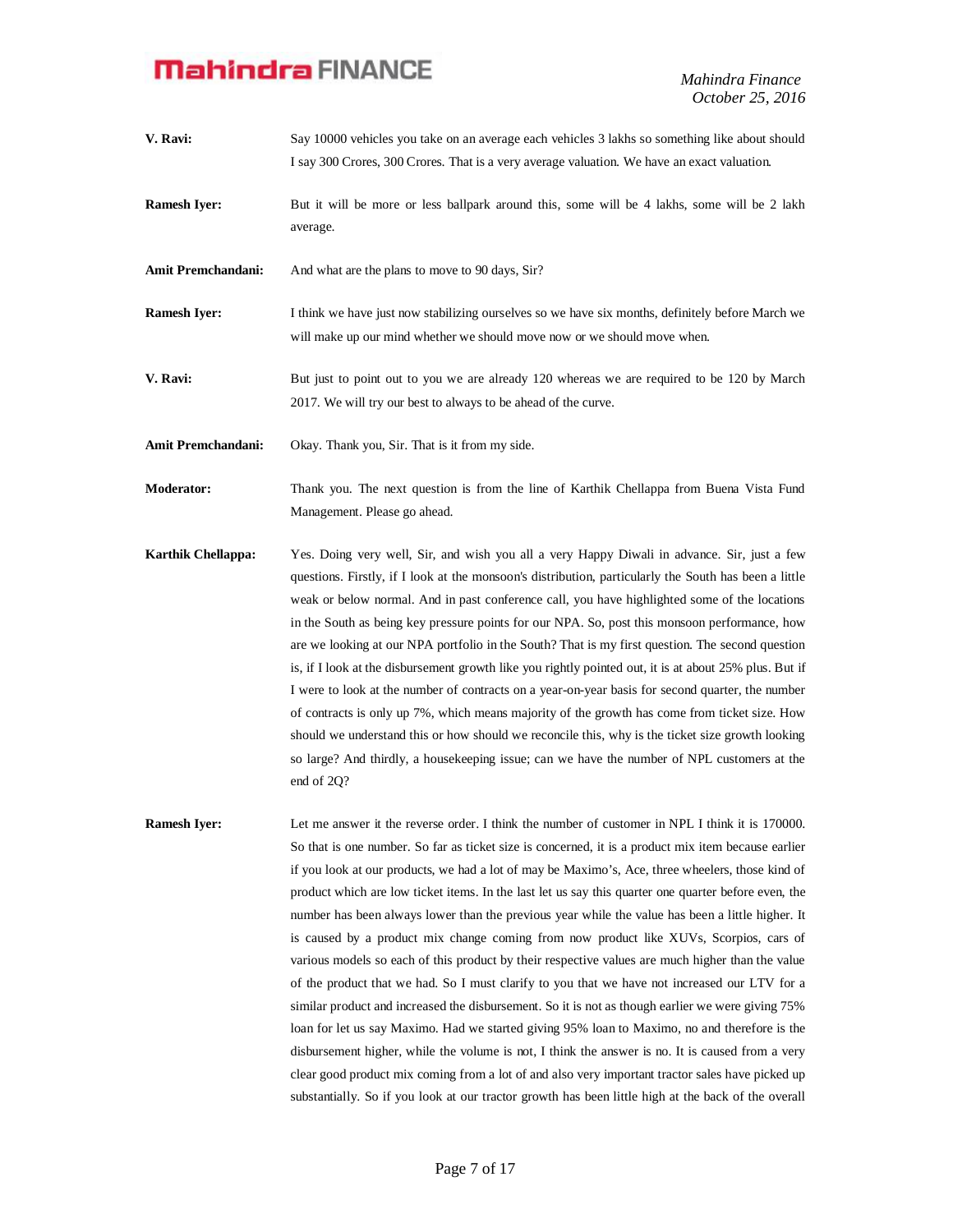tractor growth and tractor is also now a 4 lakh, 5 lakh kind of a product and therefore the disbursements are definitely high from a value of the asset perspective and not from an LTV perspective. The first question that you asked on distribution of monsoon, I think while we always were talking about South being our pressure point, but from the last one or two quarters we are also seeing a part of South how it has improved. One, we have definitely seen improvement in Andhra, Telangana not necessarily at the back of waiting for monsoon, but the infra of the state, state development is absorbing better labour and assets. So that continues to be up there. Tamil Nadu definitely had a decent monsoon and it fixed its problem even in the past. In fact Tamil Nadu for us is now in a very clear improvement stage from an NPA perspective and we are comfortable and confident that Tamil Nadu for us could be a turnaround story as we go along. Still we do not see large disbursements happening out there, but we do see collections have improved and we do see corrections out there. Kerala again, if you look at it was one of our pain point in the past, which had multi problems, rubber prices, spices, gulf remittances, local mining regulatory limitations all kinds of things were happening. Some of them have eased. I would still not say all of them have eased but Kerala for us is again a good turnaround story from our collection perspective. Kerala, this Onam if I recall we had talked about probably earlier was not one of the best Onam. So I think the state by itself has got adjusted to a growth a little but I think the recovery improvements are definitely visible there for us. Karnataka is a mixed story. It is not whole of Karnataka is a problem, but part of Karnataka due to weak monsoon, weak mining is a problem. So out of the four states Karnataka continue to remain a little sticky while it is registering some improvement but it is not good enough as compared to Andhra, Tamil Nadu or Kerala. So that is how I will summarise our South, but I think overall monsoon from our point of view has been a widespread, high sowing and I think what we hear clearly is support price is going to hold up. It may not be enhanced big time and yields are definitely good and better so I think one should expect a decent farm cash flow between November and December, if the money gets released.

- **Karthik Chellappa:** Great. Sir, just one follow-up, housekeeping issue, you mentioned that the additional provision that you have taken because of moving to a four-month past due is 440 million. If I were to look at our additional NPL in September 2016, which is 5,527 and compare that with September 2015, which is 2,941, the incremental NPL recognition because of this is about 2.6 billion or let us say 2,600 million. So if I divide this 440 million by 2,600 million, I get roughly around 17%. So is that the incremental provision coverage that you have taken on these incremental NPL, is that ballpark right?
- **Dinesh Prajapati:** Karthik we have been saying that what is our coverage is for the first timer is always 10% as per RBI norm plus the income reversal and if there is any straight line depreciation which is the 20% WDV. So effectively if I were to add back ballpark it will be in the band of 15% to 18%.

**Karthik Chellappa:** Okay, got it. Perfect, thank you Sir, and wish you all the best.

**Moderator:** Thank you Sir. We have the next question from the line of Sameer Bhise from Macquarie. Please go ahead.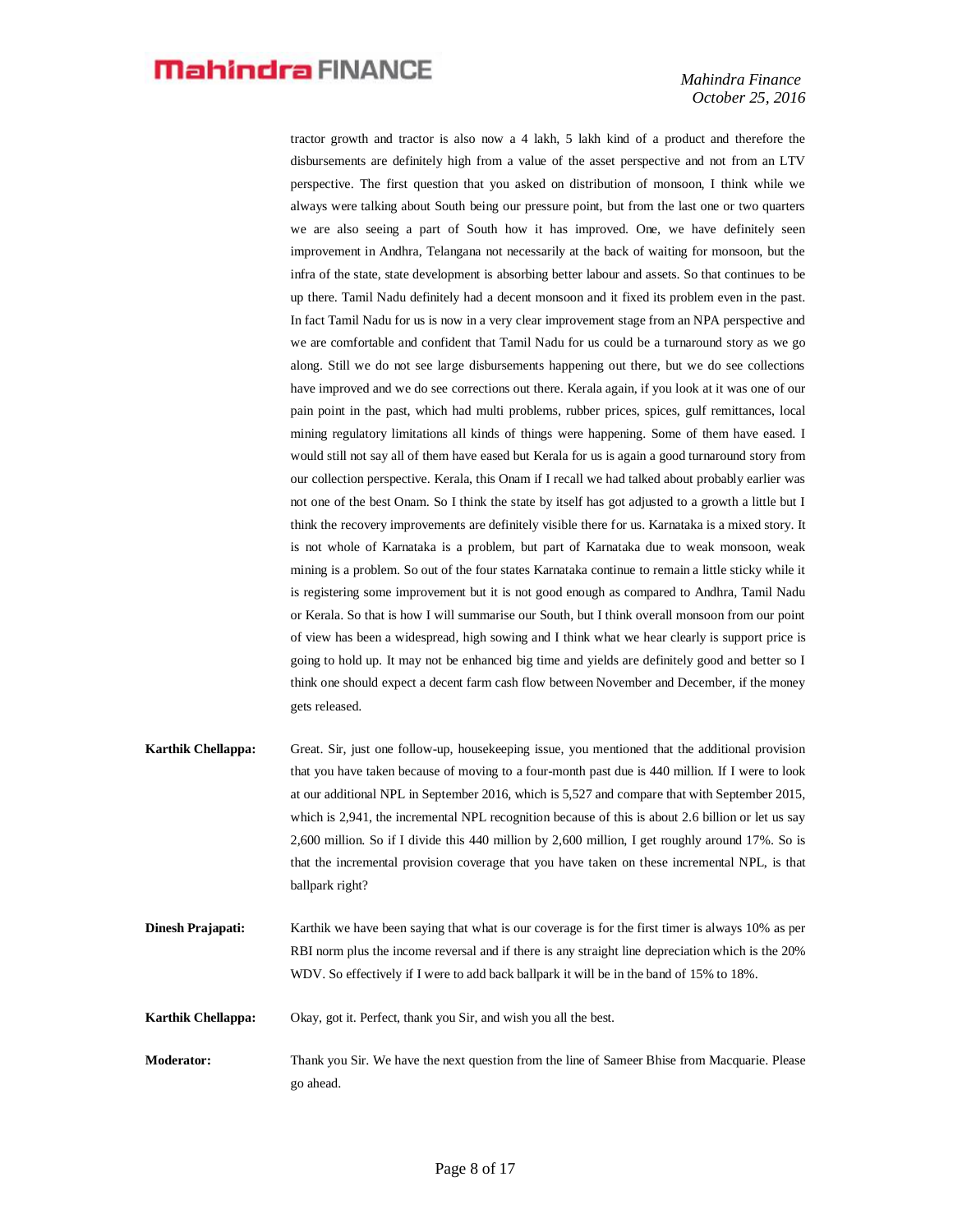*Mahindra Finance October 25, 2016*

- **Sameer Bhise:** Thanks for the opportunity, sir. Just wanted to understand your sense of what could be the outlook for disbursement growth? You explained that product mix has kind of driven it this time around, but how do you see it panning out next couple of quarters?
- **Ramesh Iyer:** We do see and I do not want to put a number out there, but we would definitely see October being a very active month from Dussehra, Diwali perspective so the festival demand has been average plus, I would not call it hugely exciting but definitely at the back of various programs and things like that it has been average plus. So surely we should get some benefit of it. So far as November is concerned, one would see a little spillover. December if the inventory levels continue you can see December being a kind of high discount month is my guess. So we think at the back of good monsoon. next two quarters should show positive trend. I do not want to put a number out there, but I would remain bullish for the next two months given the activity level, given the product competition level, given the inventory level at dealerships and given expectations of cash flows at the rural, end all guides us to believe that it would remain very positive.
- **Sameer Bhise:** Sir would you say that the discounts have reduced on a YOY basis, I mean, same quarter last year and as we stand today?
- **Ramesh Iyer:** Commercial vehicle had actually gone up and personal segment vehicle I do not think the reduction is substantial to discuss. Product competition is driving discount more than demand.
- **Sameer Bhise:** Okay. And just finally, what would be our NPL status as on 90 days?
- **Ramesh Iyer:** I think it should go up by another 2% to 3% at least.
- **V. Ravi:** Roughly around 4%, about 25% to 30% you mark it up. If they are at 11 you take it up to 14 to 15 %.
- **Sameer Bhise:** Thank you. That is it from my side.
- **Moderator:** Thank you Sir. We have the next question from the line of Umang Shah from Emkay Finance. Please go ahead.
- Umang Shah: Hi, thanks for the opportunity. Sir, I just wanted one data point about what are the write-offs during the quarter?
- **V. Ravi:** Bad debt in the meanwhile, can you come in the queue by the time Dinesh takes out?
- Umang Shah: I just had one more question. One was regarding, so last quarter; we did some change in policy regarding making provisions on the realizable value basis. And clearly, obviously, you guys also proactively, mark up provisions where the visibility of recovery becomes lower, something that you were explaining in the initial part of your comments. I just wanted to understand, so broadly based on your historical assessment and obviously, based on whatever changes we have done at this point in time, assuming that if the contract tenure is around two-and-a-half to three, or three-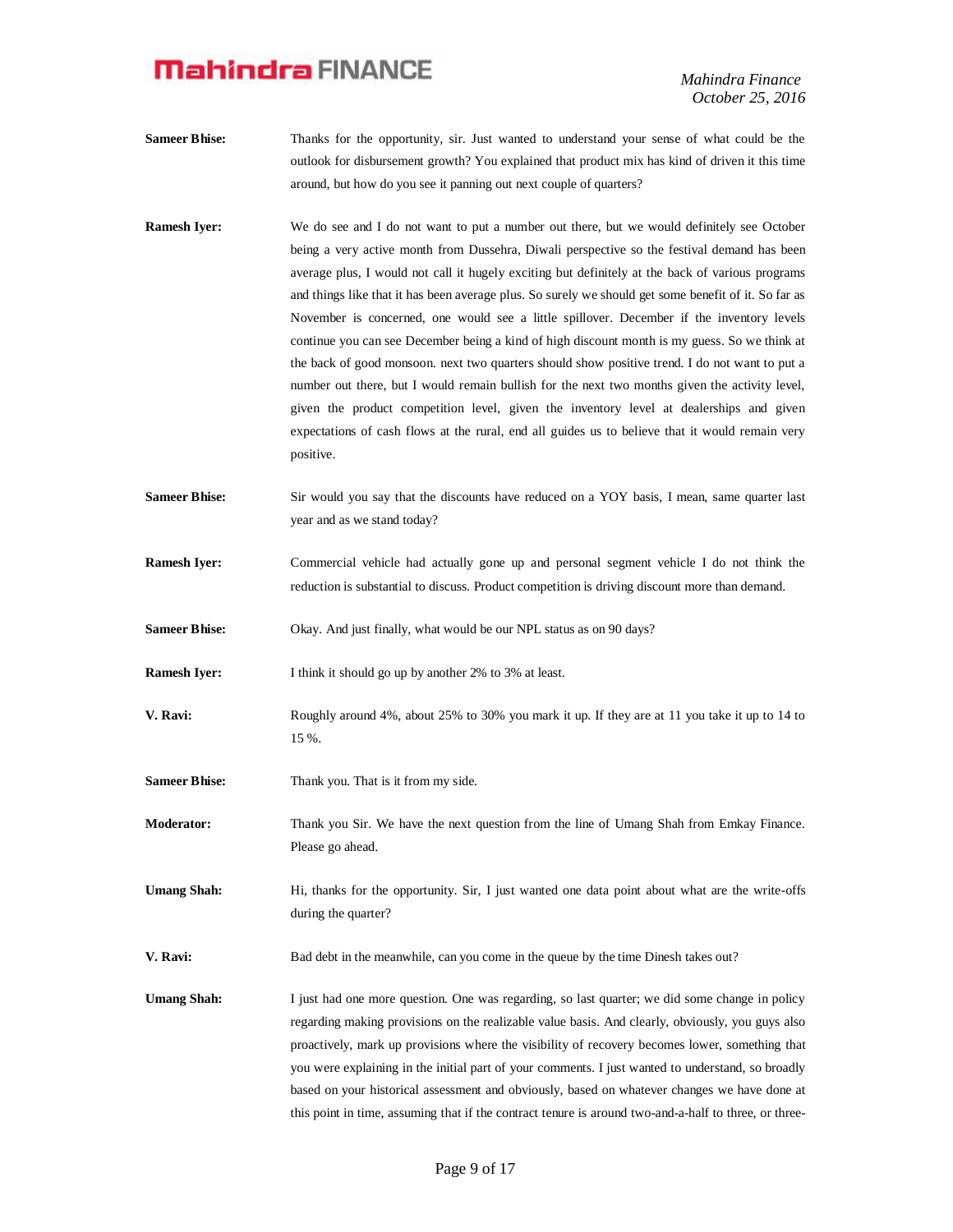and-a-half years, ideally on an average basis, what is the level beyond which our provision coverage cannot really go?

**Ramesh Iyer:** I do not know whether I understood your question right, let us say we today have a 50% to 52% coverage and if you were to value all our underlying collateral asset of our NPA book, we believe that we are adequately covered. So now that is on a portfolio approach, which is why we have an aggressive provisioning norm that if it becomes 12 months make 50% because that is the time the asset depreciation starts higher than when it is in the first six months or 10 months. So now on a portfolio basis, are we comfortable? The answer is yes, but if you were to then slice it by product to say three-wheeler, is it adequately covered by that method, is the tractor adequately covered? There could be some gap here and there, which is why eventually we have some disposal losses when you repossess.

Umang Shah: Sure, sure. So just a related question. So let us say, for example, next year, which is in FY2018, when we move to 90 DPD, do you believe that, assuming that the scenario remains the way it is, obviously if we see higher recoveries, obviously, we are in a different scenario altogether, but just from an understanding perspective, assuming all other thing is remaining the same, do you believe that you would still have headroom to prune your PCR from current 50% levels on a portfolio basis, or you believe that you do not really have any major headroom there?

**Ramesh Iyer:** So if you look at it once you move to 90 day, which means in a business like ours there are actually normal recovery item like tractor, 90 days is an EMI actually. It is not really monthly item. So therefore the coverage may look to have come down. We cannot make provisions for coverage to remain at 50% or 60% when you start providing on a 90-day basis, but what we will try and do is that if they cross 120 or 150 whatever which we think is a time from where we will have to start looking at the assets differently. Then the activity will begin, either repossession will become necessary if we do not want to make higher provision or you start covering them for a higher provision if they continue to remain in a high delinquent bucket.

**Umang Shah:** Understand. Perfect, Sir. Great, thank you so much for that.

**Dinesh Prajapati:** To your first question of bad debt, we had a 138 Crores bad debt entry in this quarter.

Umang Shah: Okay. And sir, what would be that number for first half?

**Dinesh Prajapati:** First quarter?

**Umang Shah:** First quarter as well.

**Dinesh Prajapati:** First six months is 131 Crores. There was a write back of 7 Crores in the first quarter.

Umang Shah: So there was no write off actually there was a write back.

**Ramesh Iyer:** It has come in this quarter you can put it that way.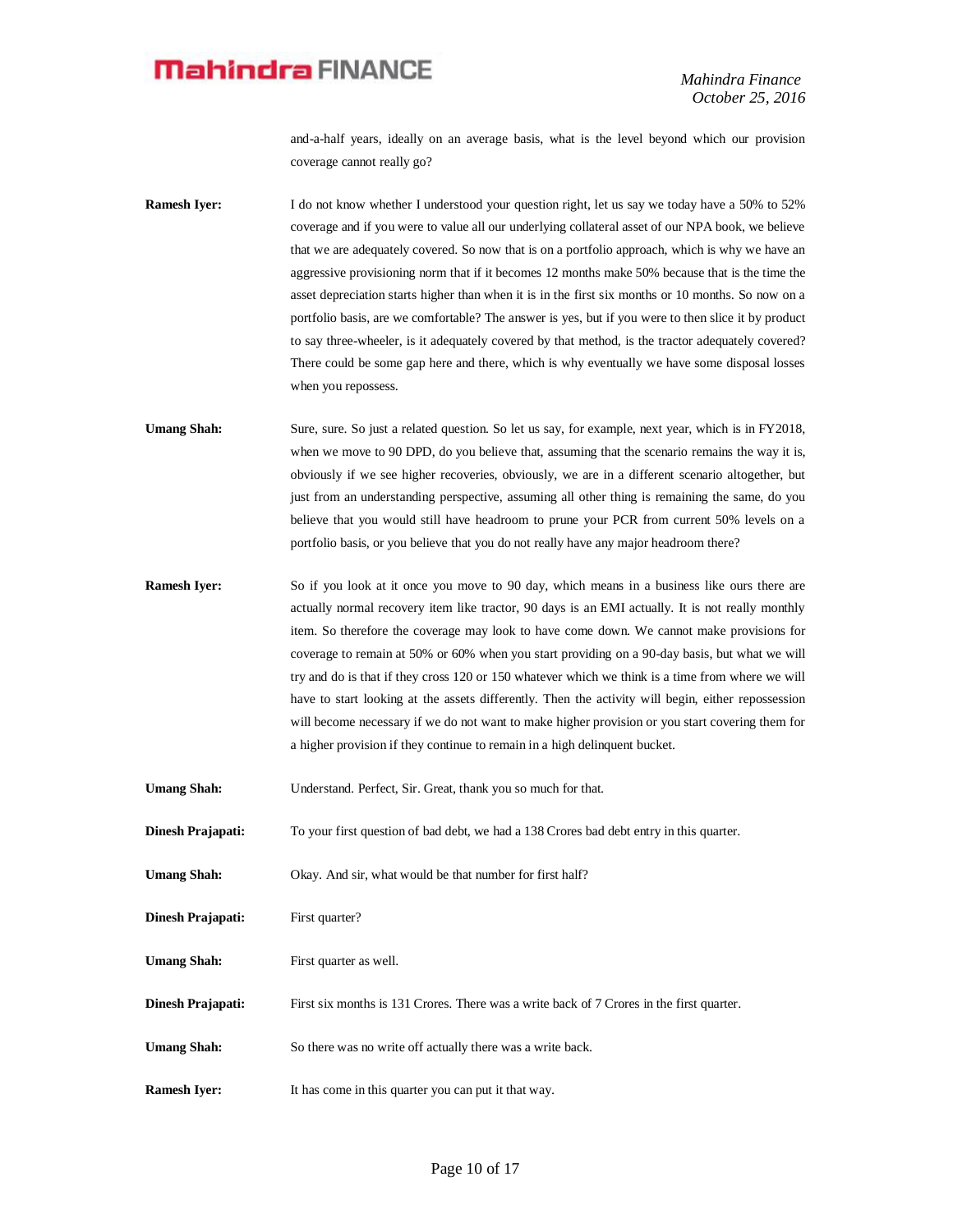*Mahindra Finance October 25, 2016*

Umang Shah: Thank you so much Sir. All the best for future quarters.

- **Moderator:** Thank you. We take the next question from the line of Alok Shah from Centrum Broking. Please go ahead.
- **Alok Shah:** Yes, thanks for the opportunity Sir. Just an as an extension to a question on South part of India. How are we looking at trends maybe in Maharashtra and MP that is my first question? If you could give some number in terms of recovery for the South pocket and Maharashtra, Mumbai as a continuation to that question, that's my question number one.
- **Ramesh Iyer:** South, I do not know if you heard my answer in an earlier question within south, I think Tamil Nadu, Telangana, Andhra, Kerala we are pretty comfortable and recovery position is also comfortable where we are seeing improvements rather than deterioration. Karnataka is on an average belt because monsoons on some certain pockets have been good, certain not so good, and mining etc., still not come in, so Karnataka is still an average state for us. So far as Maharasthra is concerned, after two years we are actually seeing a good positive trend. When I say positive trend at least Maharasthra was always on a quarter-to-quarter getting into higher provision. I think the provisioning percentages in terms of account moving into NPA have started coming down. That is purely at the back of monsoon and what I understand through my travel and talking to people, sugarcane not be a great crop not too many sugar mills are likely to open up because the last season sugarcane was not a crop so therefore sugar mills could have an issue but cotton is a good crop. As far as MP is concerned, I think both soya as well as pulses are turning out to be a good crop. Support prices seem to be holding on to previous year. We will have to see what is the state level bonus that is getting added for the overall cash flow improvement.
- **Alok Shah:** So to put a number to it, would the collection efficiency for these two states on a first-half basis would have improved over the first half of last year?
- **Ramesh Iyer:** Clearly yes. Clearly yes as an answer. Collection efficiency from an NPA movement perspective from an NPA increase growth perspective, all over we would have seen improvement in the states.

**Alok Shah:** So any particular state where we are still facing some challenge apart from KTK that you talked about, Karnataka, that you talked about, maybe somewhere in UP or other geographies?

**Ramesh Iyer:** I would think that in every state there would be certain pockets like for example in Maharashtra I would think Vidarbha would be an area where we still would not see the same excitement that we see in Nasik belt or in Aurangabad belt or whatever. Similarly if you see in Karnataka as I said locations like Hubli, etc., can still possibly have a little issue, so every state has registered positive direction with exception of certain location in certain states, but there is no state to say that oh! In this state nothing is happening right, everything is bad, may not be, but amongst all the states possibly Rajasthan and Gujarat are not reflecting a same level of exciting correction as we see in every other state, possibly because they were already doing okay, okay but the monsoons have also been a little delayed in Gujarat that caused some concern, Rajasthan has had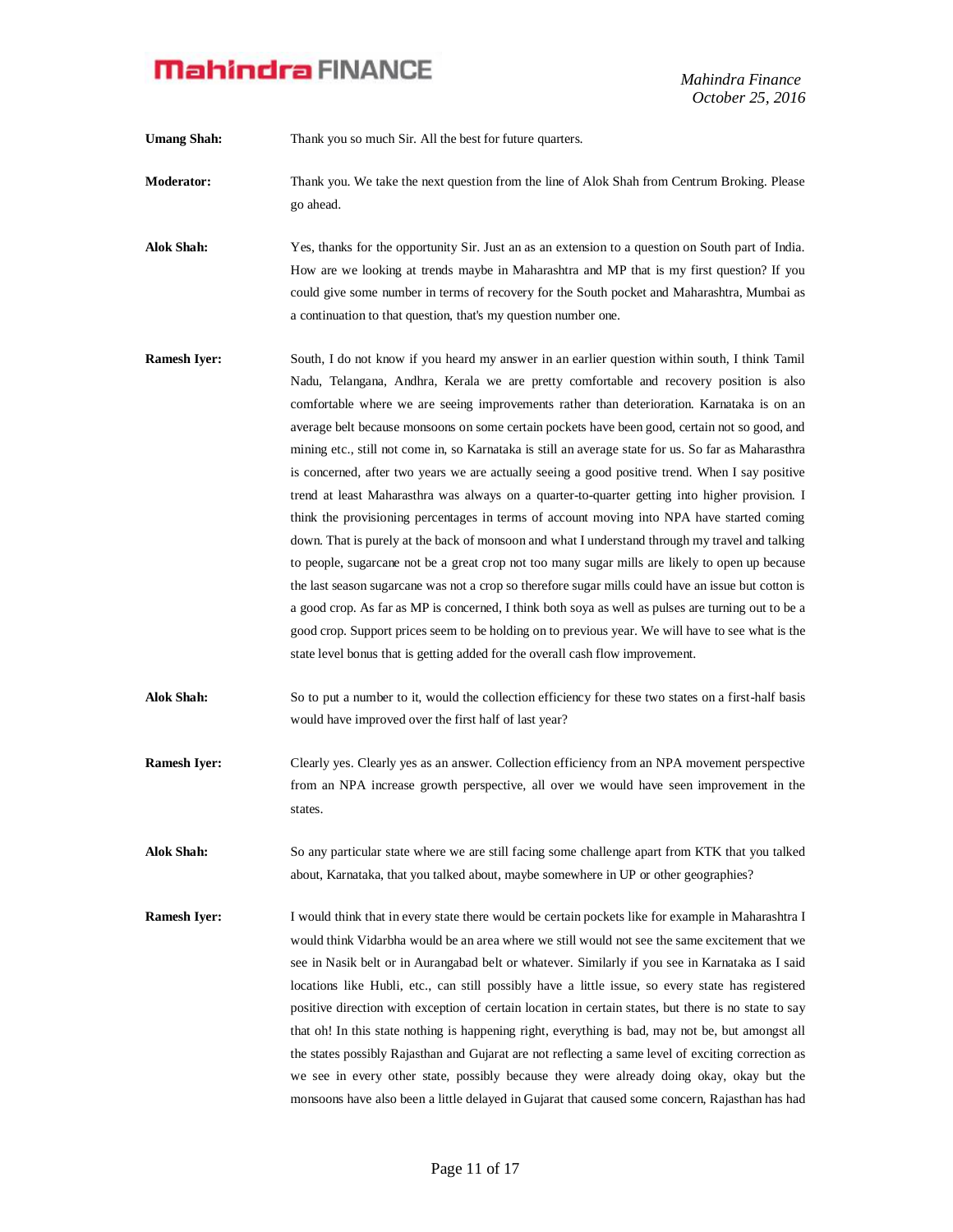it own little concern, so therefore of all the states if you ask me to rank all the states of the top ten states of our activity, I would think Rajasthan, Gujarat would figure out at the end.

**Alok Shah:** Okay, thanks for that. Two small bookkeeping questions. If you could quantify the number, the amount of slippages, because, first half, I think it was at Rs.2300 Crores, what was it for this first half?

**Dinesh Prajapati:** That number I shared with you, maybe we can take up at a later date.

**Alok Shah:** May be one small thing here, we are looking at a tier I of 13.2% for this quarter. I mean from March 2016 the capital consumption has been higher. Is it because it does not include first six months profit, is that so or is it really that capital consumption has been higher particularly the tier I?

**Dinesh Prajapati:** If you see the book growth which is AUM growth is now inched up to 14% so obviously that is consuming the capital and on top of it our profitability has not grown in the current cycle the way we have been growing, so I think that catch up has to be done for us to see the tier I getting aligned.

- Alok Shah: So in that context, 13.2% probably is the lowest since 2008 levels?
- **Dinesh Prajapati:** Yes, I think so.
- **Ramesh Iyer:** I think earlier lowest would have been around 14% or so.
- **V. Ravi:** We are still about 30% above, 10% is required.

**Alok Shah:** Yes, so that is fair. Thank you so much. I will join back to the question queue.

- **Moderator:** Thank you, Mr. Shah. We have the next question from the line of Hiren Dasani from Goldman Sachs Asset Management. Please go ahead.
- **Hiren Dasani:** Thank you. Sir, what would be the yield adjusted for the interest reversal for this quarter? The loan yield on the portfolio as a whole, adjusted for interest reversals?
- **V. Ravi:** Portfolio once again I will give. It is around 15.5%.
- **Ramesh Iyer:** It is between 15% and 16%.
- **V. Ravi:** First page of audit committee.
- **Hiren Dasani:** Okay, 15%. So would you think that the collection efficiencies from October onwards would be, let's say, closer to 100% percent or more?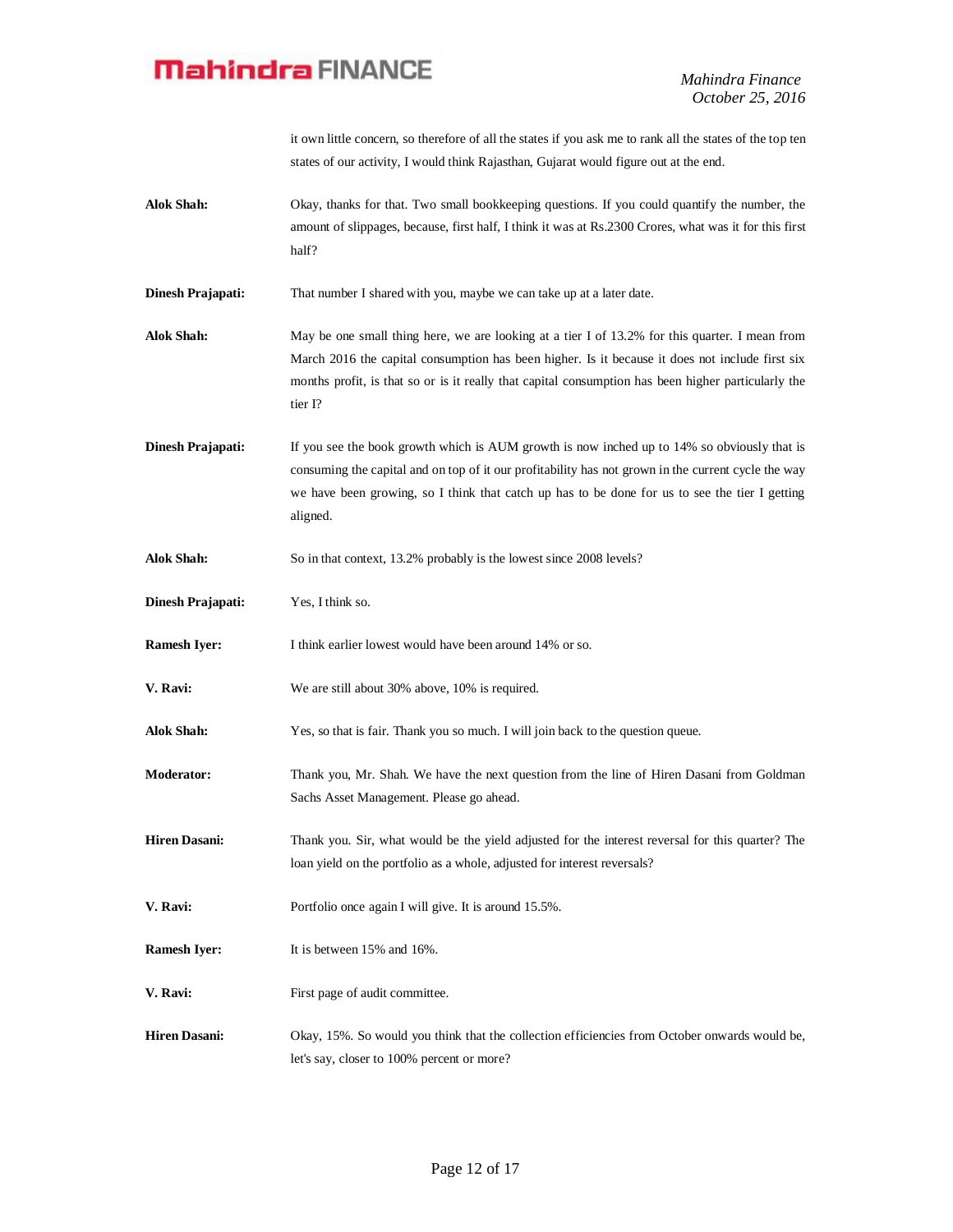*Mahindra Finance October 25, 2016*

- **Ramesh Iyer:** We were already at about, for this month if you take specific to September we would have been 94 or 95 if we were to take the quarter we would be somewhere around 92 to 93 types. So normally October to December, October would not be that big but definitely November December if the crop price gets released, the collection efficiency will go up because states like Maharasthra, MP, etc., will have a very high demand due from tractor customers. **Hiren Dasani:** Okay. So the way it will just to be correct, the way it will reflect in your numbers is that your reported loan yields will actually look higher because you'll also earn some of the prior period interest, right? **Ramesh Iyer:** Yes. **Hiren Dasani:** Okay. And then there will also be provision reversal, which will start as and when, let us say, the NPL number starts coming down? **Ramesh Iyer:** That is for sure, if NPL number reversal starts happening the provision reversal benefits will start flowing in. **Hiren Dasani:** And that should ideally start from Q4, if let us say, everything falls in place? **Ramesh Iyer:** If everything falls in place, yes, one should start seeing much betterment from Q4 but it will get adjusted to the extent that we may want to move to 90 days. **Hiren Dasani:** That is correct, yes. So the first reversal will happen in the interest income side and the second leg will happen on the provisioning side? **Ramesh Iyer:** That is right. **Hiren Dasani:** Okay. And Sir, one question on the employee expenses side. We are seeing kind of growth in the employee expenses in the mid-20s for the past two quarters, earlier higher. If I look at average
- **Ramesh Iyer:** One is if you recall in the past calls, we have said we are continuing to have people in the system, clearly looking at an opportunity as they open up, we cannot add people, we need to add them, align them, get them ready, but more important is, today the efficiency of employees are not high enough because of the market condition. So these percentages while they grow on a year-on-year basis and then as a percentage to either asset or a percentage to revenue may look to be growing because the productivity factor needs to kick in which will come in once the market condition improvement happens, but just on the employee cost we have one, one time item of about 7 to 8 Crores where we do our annual convention and the cost of that has been incurred during this quarter or during this first six months. I am sorry that is not annual convention, it is a performance pay outgo for the employees which was based on the March performance which was not provided because the performance was expected at certain level since the performance exceeded the expectations there was a performance payout, which happened in this first six

are seeing in the rural economy at least. So what is happening here?

cost per employee, that is also moving up pretty fast which is somewhat at variance with what we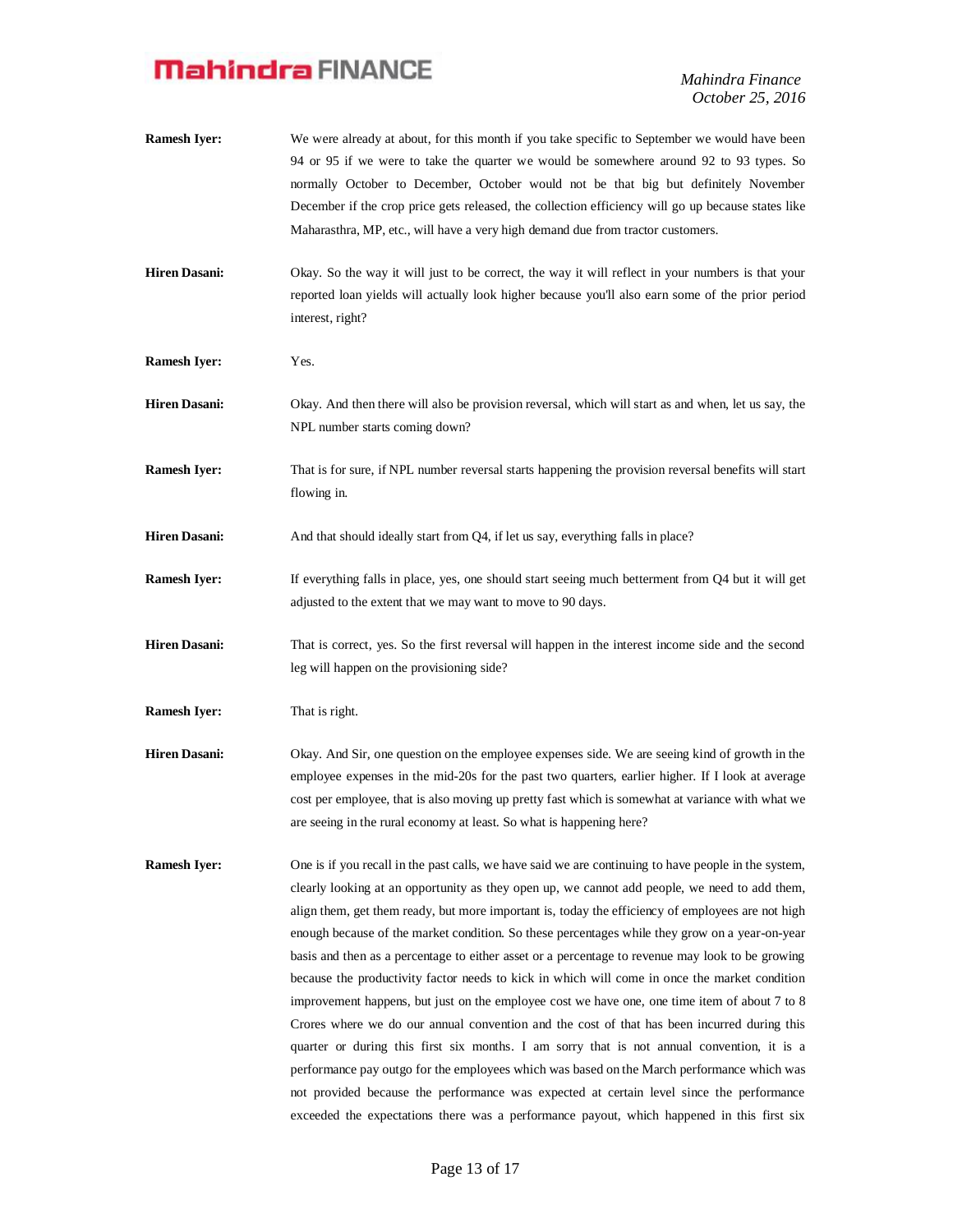months which is a one-time event and they are not repeatable in nature. Otherwise on an employee front about 11% is caused by increment and about 7% is caused by addition to employee.

- **Hiren Dasani:** Sure. And the last question is on your profitability on the housing finance side. That also seems to have improved nicely this quarter. So, again is it part of the broader improvement in the rural economy or there was something else?
- **Ramesh Iyer:** Clearly recovery from past dues resulting in lower provisions requirement while if you have to look at their gross NPA still remains where it is because the NPA reversal is not happening while recovery within NPA account is happening causing some provisioning benefits.
- **Hiren Dasani:** Okay. Sir, are you sharing any gross NPAs of this subsidiary in the presentation, I could not?

**Dinesh Prajapati:** We have shared only value. Percentages similar 11% type. We can share it with you. We can share it with you. If you speak to Dinesh later, he will give you the information.

**Hiren Dasani:** Thank you so much.

- **Moderator:** Thank you. We have the next question from the line of Bhaskar Basu from Jefferies. Please go ahead.
- **Bhaskar Basu0:** Good evening, Sir. Just a follow-up question on the earlier question even other expenses seem to have gone up quite substantially on a Y-o-Y basis. Any reasons for that? And cost to income continues to remain elevated at around 40%, 45% plus compared to the 30%, 35% range last year. So what is your outlook for this going forward?
- **Ramesh Iyer:** So one is other expenses as a variability to the business growth which is the commission payable to dealers' etc., as and when the volume increasesto the extent that there is a variable item which also keeps going up. The other item in the expenses side is the legal expenses that we have incurred where we have put in a very specific large legal team working on, settlement of high delinquent account etc., while they may initially sit on the expense side we are reasonably sure that they have an ability to either reverse the provision of the past or generate a new stream of revenue arising out of not allowing accounts to get delinquent. So it is a conscious decision to incur that cost and I think that is about Rs.10 to Rs.12 Crores that we would have incurred towards arbitration etc., and typically in this business we do not really have this expense on a month-to-month basis, they come as they incur. So some of them may not be repetitive in nature that if in this quarter there is a 10 Crores impact is it a continuing every quarter 10 Crores may not be but definitely in this quarter the expense is high on the legal front and clearly dealer commissions for business growth is a higher expense.

**Bhaskar Basu:** Okay. And also just on the provision side, again, it continues to be high, sequentially also it's gone up. I understand last quarter, you had the impact of realizable value?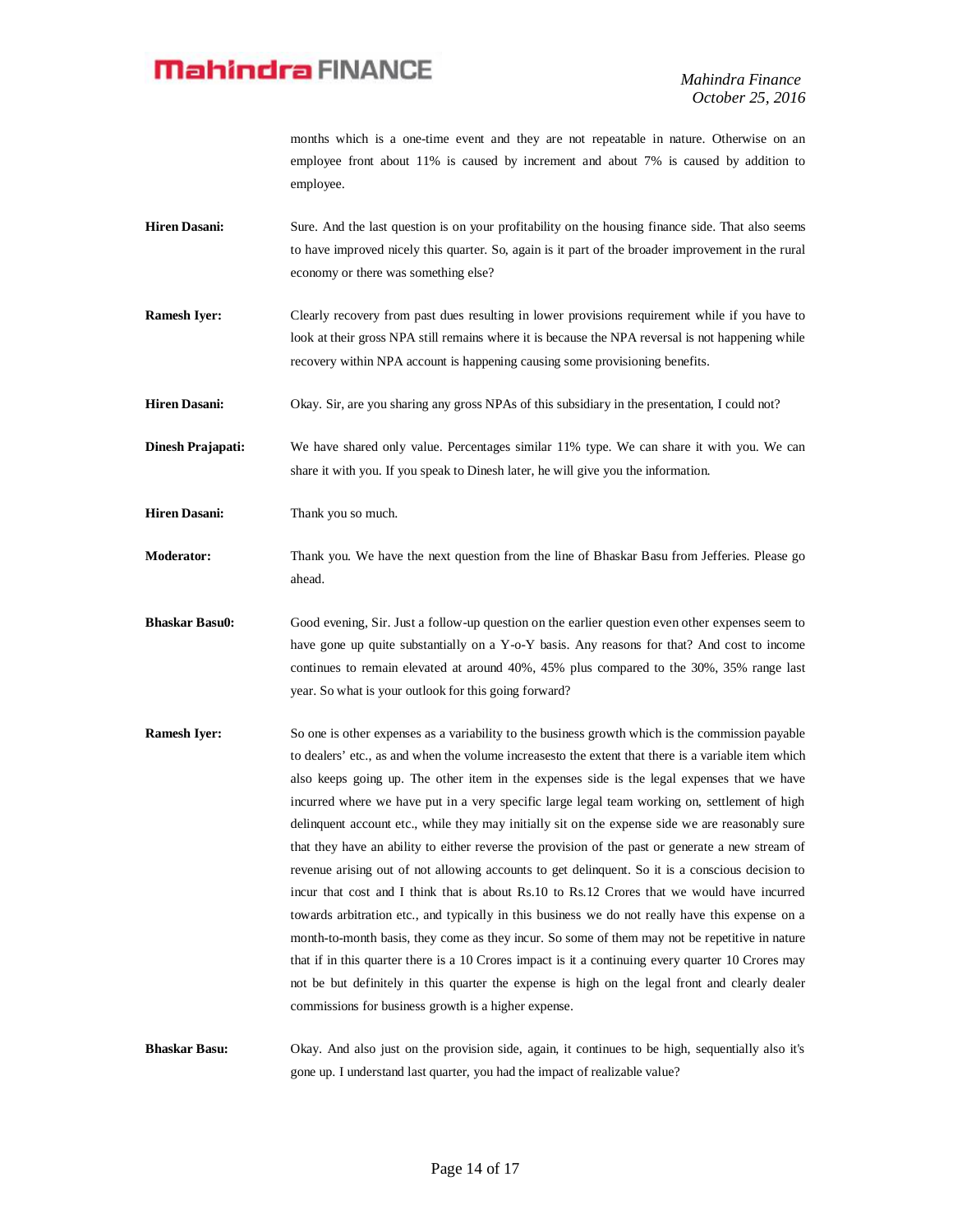*Mahindra Finance October 25, 2016*

- **Ramesh Iyer:** But if you remove that then it is half of last year and if you remove from the provision 44 Crores what I said is because we have moved to 120 day and then you compare it to last year's first half the provision amounts are almost similar as first half of last year.
- **Bhaskar Basu:** Okay and what do you think is a kind of a more sustainable credit cost going forward? I think you've been talking about some numbers there, but what would be a kind of a sense in terms of what the credit cost could be once you start seeing some improvement?
- **Ramesh Iyer:** We normally think that the credit loss that we talk of in terms of after settlement, reposition, disposal all considered, I think anywhere between up to 2.5%, 2.75% is sustainable given the kind of business that we are in. If market conditions substantially improve they even go below 2%, but I am kind of taking an average situation to be what it should be then around 2.5% is something that we believe is doable, because gross NPA will keep moving up even when we go to 90 days it will further go up.
- **Bhaskar Basu:** Great okay, that is all from my side. Thank you.
- **Moderator:** Thank you. We take the next question is from the line of Nilesh Parikh from Edelweiss. Please go ahead.
- **Nilesh Parikh:** Yes, when we, say, visited few of the branches, there has been the change in the structure, which has happened, okay, in terms of say, the branch managers not doing? So, what has been the overall impact both in terms of the operations, as well as whether any cost angle is attached to it? So, what would be the overall impact of this entire business restructuring which has happened?
- **Ramesh Iyer:** This is something that we kind of contemplated over last six months to one year before we announced and in the last quarter call, also I said this. We think it is a very positive change for us because the size of each branch has got larger by a multiproduct approach and the way the market conditions are you need to be multi-skill to handle multiproduct both from business point of view as well from recovery point of view. If we have to bring higher focus with so many products now getting introduced in the market, it was becoming extremely necessary that we enhance our focus by product rather than looking at by branch being the unit of measurement and we believe that the growth that we have seen in this quarter is an outcome of introducing such a change in the past. It is too premature to say all that is because of that but nevertheless if you look at our car volumes have clearly grown beyond Maruti to many other products. If you look at our non-Mahindra tractor growth it has been much higher as compared to before, if you look at our pre-owned vehicle volume growth it has been higher than before, so we believe having created a product focused team like this, their ability to reach out to dealers, negotiate with OEMs, launch programs as required for each of these products, have definitely helped us gain these volumes in most of the products. In any case for us very clearly commercial vehicle, construction equipment was always a separate vertical because of the separate skill set that it required. Now with each product getting that focus, but also understand importantly that these product team are not just going to lend money. They are also going to recover from the customer for the first 12 months. So therefore the outcome is not necessarily just the business growth the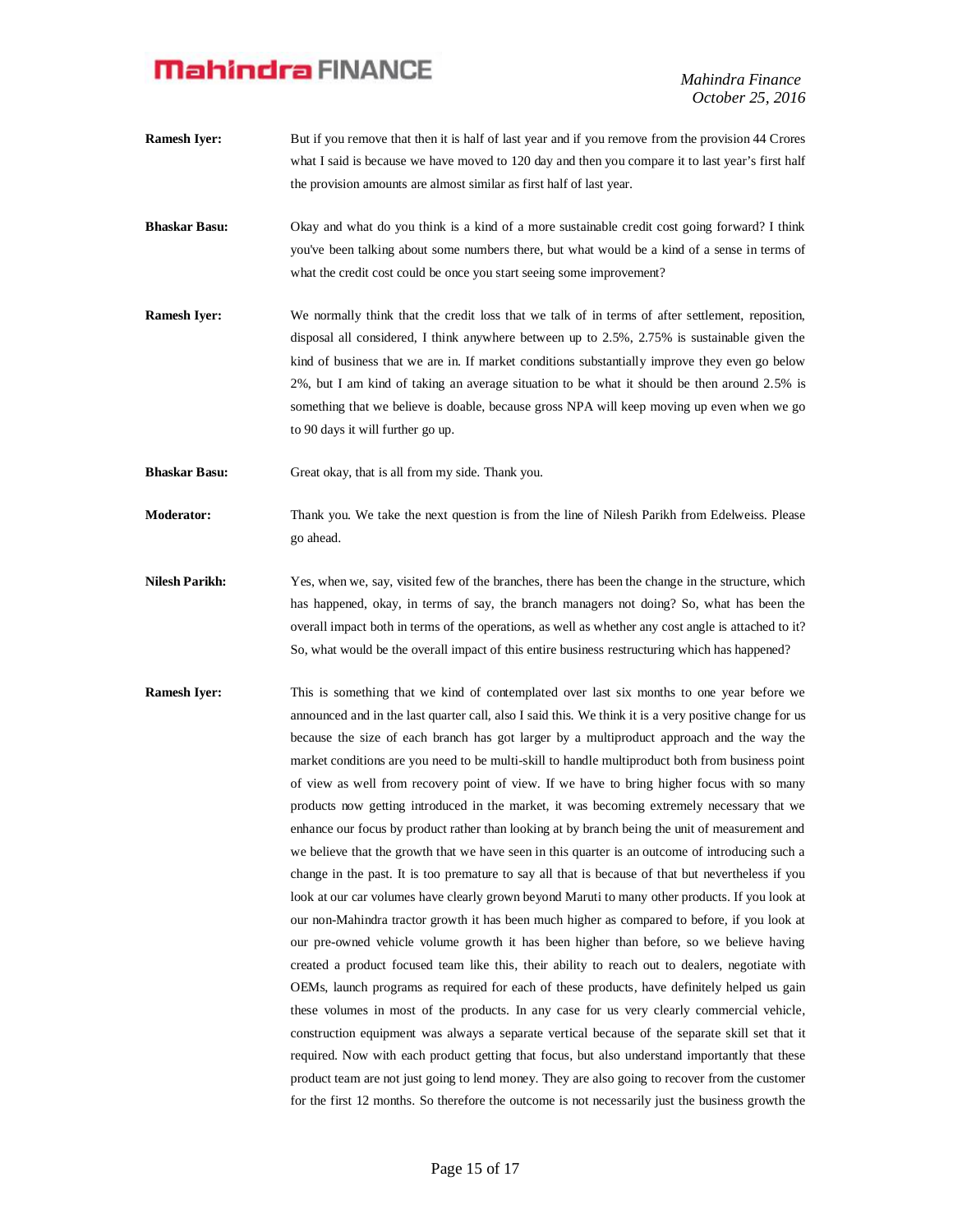*Mahindra Finance October 25, 2016*

outcome is also a better recovery, leading to less future NPA and what we have tracked in these contracts from January were transferred to this team, the collection efficiencies of business done after January has handled by this team have been upward of 94% to 95%. So it also brings in some future quality possibilities and discipline to that extent.

Nilesh Parikh: But that would be largely with respect to maybe the car and the UV product?

- **Ramesh Iyer:** Meaning what.
- **Nilesh Parikh:** No, Sir, this kind of a structuring, that would be largely
- **Ramesh Iyer:** It is all for all products, tractor is a separate team, car is a separate team, UV is a separate team, refinance is a separate team, CV CE is a separate team.

**Nilesh Parikh:** Okay. And so would, maybe the growth which was there in this particular quarter, can we say some part of it would definitely be on account of this kind of a restructuring which has happened?

- **Ramesh Iyer:** I said that I do not want to kind of prematurely say that all growth is because of that, but definitely some growth will be attributed to this, but if market conditions do not support no structure can grow.
- **Nilesh Parikh:** And now this structure would be largely in line with what the other players are also following it, or this is because maybe I think some of the players were already doing this?
- **Ramesh Iyer:** That follows. Somebody will now quickly do what we were doing before. So this industry all of will never be on the same page.
- **Nilesh Parikh:** So there is no differentiation as such, maybe so. I think larger part, maybe people who are already doing it and maybe?
- **Ramesh Iyer:** No, these are all very need based action and it is nothing to do with strategic intent or anything or somebody has done it well, so let us do that that is not the approach. Is it going to be helpful to you, does it make sense to you, what is the reason, why it will make sense to you and therefore we have to do. I think the other thing at least we believe is we should be extremely flexible that if, it does not work after one year we would not want to sit on judgment and say having done it we will make sure we will only live with this forever. We should have the flexibility to then move to something else which is more necessary.
- **Nilesh Parikh:** Okay, but there has not been any transitioning impact because of this, maybe any negative impact, because of this transitioning?
- **Ramesh Iyer:** One year we kind of talk to people around, we communicated to people around, we tested what are the possibilities, not possibilities before we announced the formal structure. So what are the issues when you will normally have in a structure? First and foremost is people issue. Some will